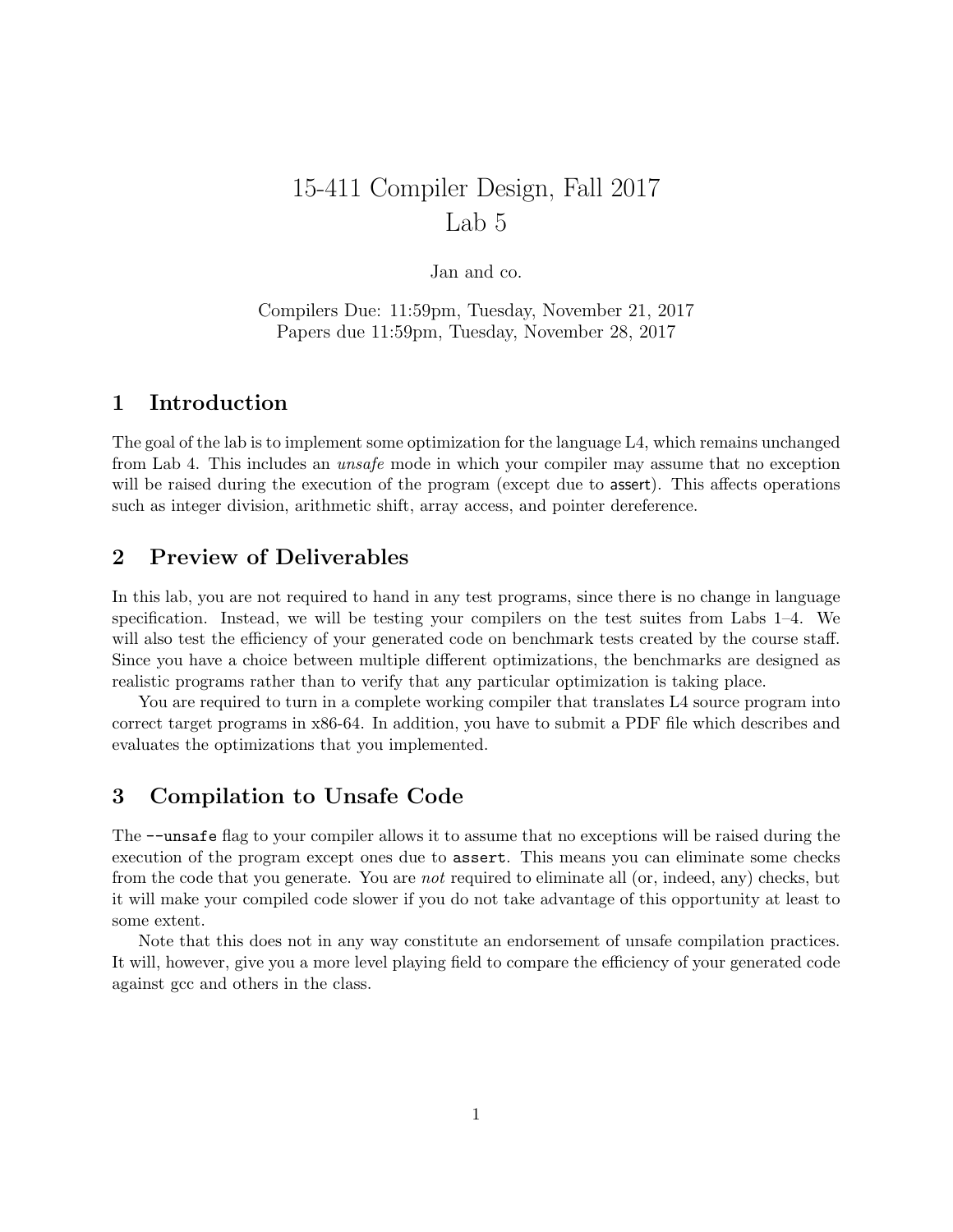# 4 Optimizations

Besides unsafe mode, you are required to implement and evaluate at least four optimizations from the list below.

- 1. Improved instruction selection. You may optimize instruction selection to generate more compact or faster code. This includes generating good code for conditionals (e.g., avoiding set instructions), loops (e.g., enabling good branch prediction or aligning jump targets), and other improvements on your code.
- 2. Constant propagation and folding. Implement constant propagation together with constant folding and eliminating constant conditional branches.
- 3. Dead code elimination. Implement dead code elimination using the analysis described in the lecture notes.
- 4. Eliminating register moves. Explore techniques for eliminating register moves such as improved register allocation, copy propagation, register coalescing, and peephole optimization. We suggest coalescing registers in a single pass after register allocation as suggested by Pereira and Palsberg.
- 5. Common subexpression elimination. Implement common subexpression elimination, with or without type-based alias analysis to avoid redundant loads from memory.
- 6. Loop optimizations. Hoisting invariant computations out of loops and strength reduction enabled by basic and derived induction variables are good targets for optimizations. Another important loop optimization is loop unrolling.
- 7. Tail call optimization. Turning recursive calls at the end of functions into jumps.
- 8. Inlining. Transforming code that use function calls into code that contains a copy of the called function. For inlining, it will be important to develop a good heuristic for when to perform it.
- 9. Other optimizations. Feel free to add other optimizations as you see fit, although we strongly recommend first completing basic ones before you go for more advanced ones.

If you have already implemented any of the optimizations, you may revisit and describe them, empirically evaluate their impact, and perhaps improve them further.

In addition to the  $-\text{unsafe flag}$ , your compiler must take a new option,  $\neg$  (dash capital-O), where  $\neg$ 00 (dash capital-O zero) means no optimizations,  $\neg$ 01 performs some optimizations, and -O2 performs the most aggressive optimizations. One way to think about this is that -O0 should minimize the compiler's running time, -O2 should prioritize the emitted code's running time, and -O1 should balance the two. (We suggest making -O1 the default behavior.)

### 5 Regression Testing

As you are implementing optimizations, it is extremely important to carry out regression testing to make sure your compiler remains correct. We will call your compiler with and without the --unsafe flags at various levels of optimization to ascertain its continued correctness.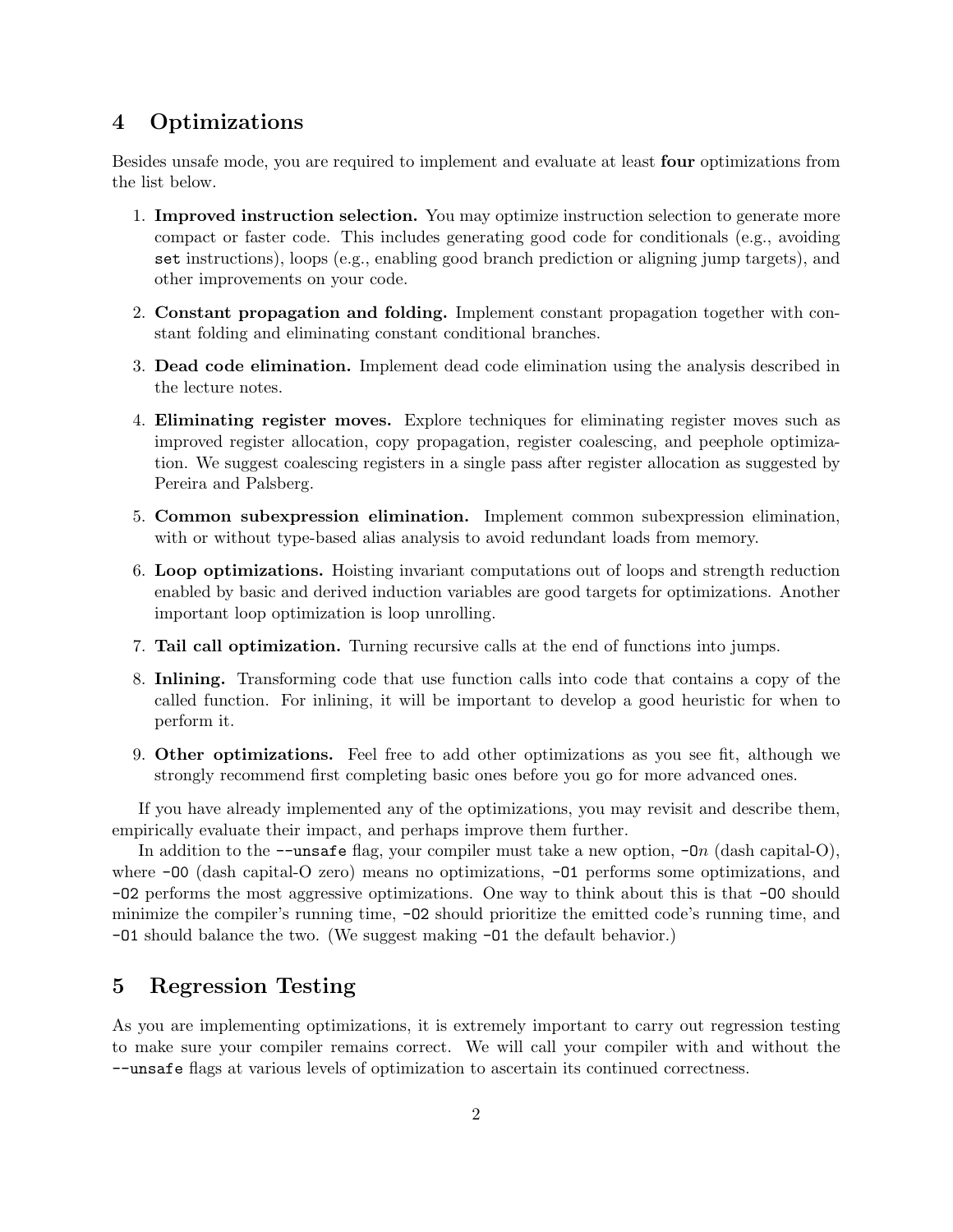#### 6 Deliverables and Deadlines

For this project, you are required to hand in a complete working compiler for L4 that produces correct target programs written in Intel x86-64 assembly language, and a description and assessment of your optimizations. The compiler must accept the flags  $-\text{unsafe}$  and  $-\text{On}$  with  $n = 0, 1, \text{or } 2$ . When we grade your work, we will use the gcc compiler to assemble and link the code you generate into executables using the provided runtime environment on the lab machines.

Note that this time we will not just call the  $\text{\_c0\_main}$  function in the assembly file you generate, but other, internal functions in order to obtain cycle counts that are as precise as possible. So it is critical that your code follow the standard calling conventions and function naming conventions from Labs 1–4.

#### Compiler

The sources for your compiler should be handed in via Github as usual, and must contain documentation that is up to date. Your submissions will be tested for correctness against the full regression suite and for performance against the benchmarks. Remember that optimizations are required to preserve memory safety unless --unsafe is specified. You may use up to five late days for the compiler.

Compilers are due 11:59pm on Tuesday, Nov 21, 2017.

#### Project Report

The project report should be a PDF file of approximately 3–5 pages, and should also be handed in on Gradescope. Your report should describe the effect of --unsafe as well as your optimizations and assess how well they worked in improving the code, over individual tests and the benchmark suite.

At the *absolute minimum*, your project should present a description and quantitative evaluation of the optimizations you performed at the  $-00$ ,  $-01$ , and  $-02$  levels. A good report must also discuss the way your individual optimizations interact, backed up by quantitative evidence. (Tables are a good idea. Graphs are an even better idea.) Make sure to carefully document how your got your numbers; someone with access to your code should, if they're willing to buy whatever hardware and operating system you were using, be able to replicate your results. A good report should also spend some time describing the effect of individual optimizations on the code you produce.

If you use algorithms that have not been covered in class, cite any relevant sources, and briefly describe how they work. If the algorithms have been covered in class, cite the appropriate lecture notes, and do not waste any space on describing the optimizations.

Project reports are due on 11:59pm on Tuesday, Nov 28, 2017.

Late days: The late day rules for written assignments apply. You can only use late days if all team members have late days left. If you use late days then all team members will loose a late day.

#### Grading

This assignment is worth 150 points. 50 points will be based on your written report. 20 points will be based on the number and completeness of the optimizations you perform (as determined by reading your code and your report). Finally, 80 points will be based on the correctness of your